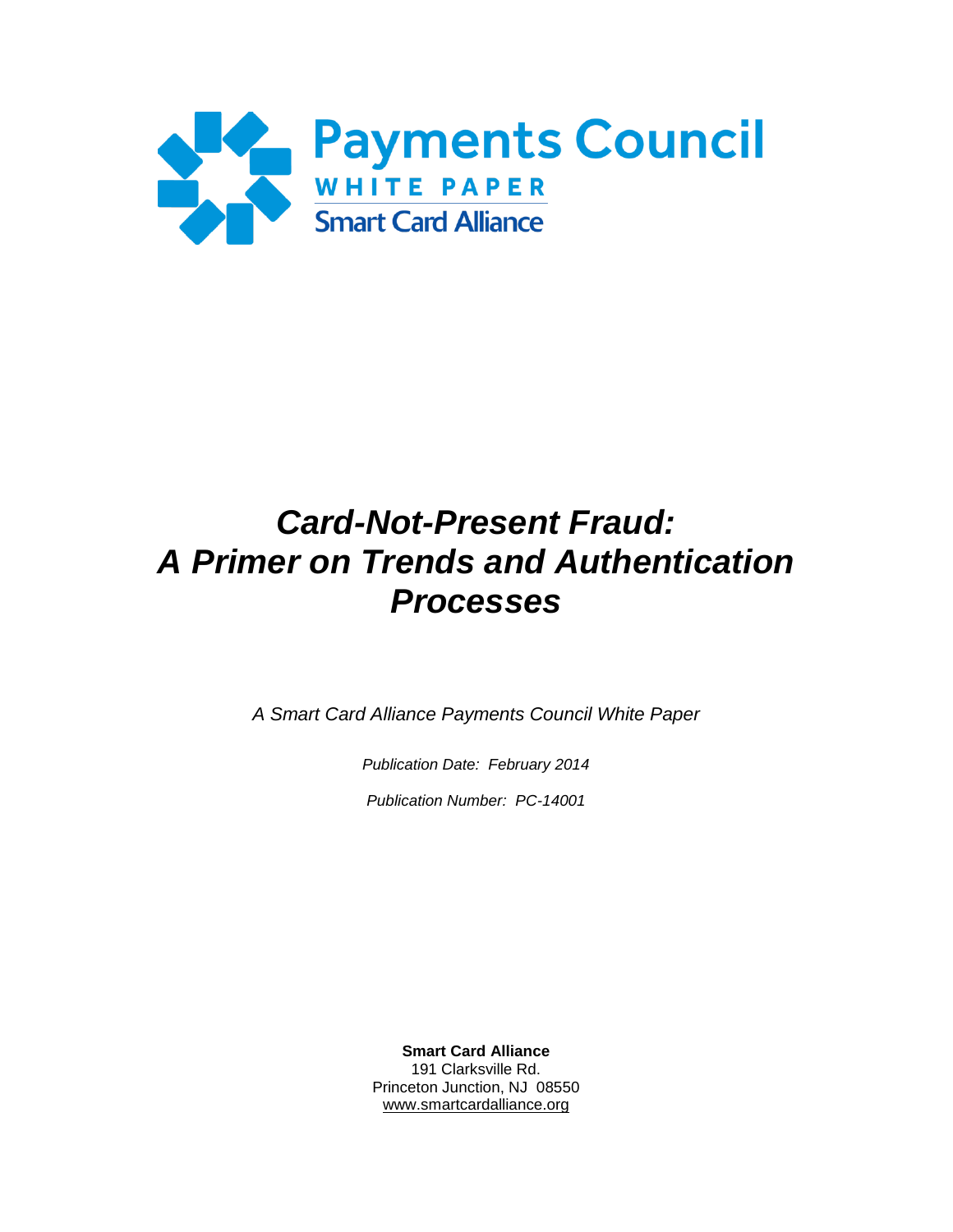### *About the Smart Card Alliance*

The Smart Card Alliance is a not-for-profit, multi-industry association working to stimulate the understanding, adoption, use and widespread application of smart card technology. Through specific projects such as education programs, market research, advocacy, industry relations and open forums, the Alliance keeps its members connected to industry leaders and innovative thought. The Alliance is the single industry voice for smart cards, leading industry discussion on the impact and value of smart cards in the U.S. and Latin America. For more information please visit [http://www.smartcardalliance.org.](http://www.smartcardalliance.org/)

Copyright © 2014 Smart Card Alliance, Inc. All rights reserved. Reproduction or distribution of this publication in any form is forbidden without prior permission from the Smart Card Alliance. The Smart Card Alliance has used best efforts to ensure, but cannot guarantee, that the information described in this report is accurate as of the publication date. The Smart Card Alliance disclaims all warranties as to the accuracy, completeness or adequacy of information in this report.

Smart Card Alliance © 2014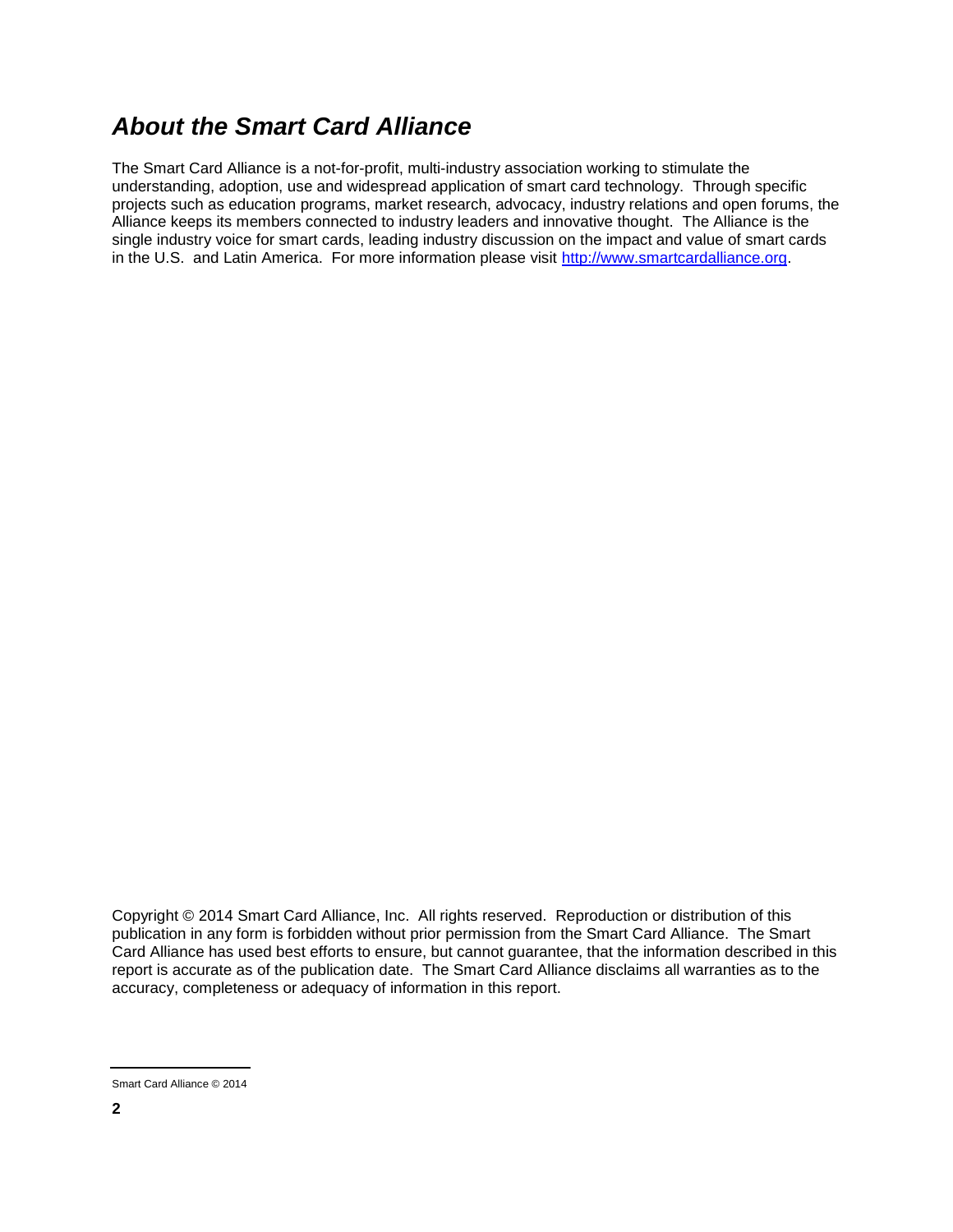# **Table of Contents**

| $\mathbf{1}$ |  |
|--------------|--|
| $\mathbf{2}$ |  |
| 2.1          |  |
| 2.2          |  |
| 221          |  |
| 222          |  |
| 2.2.3        |  |
| 3            |  |
| 3.1          |  |
| 3.2          |  |
| 321          |  |
| 3.2.2        |  |
| 323          |  |
| 33           |  |
|              |  |
| 4.1          |  |
| 4.2          |  |
| 4.3          |  |
| 5            |  |
| 6            |  |
| 7            |  |

Smart Card Alliance © 2014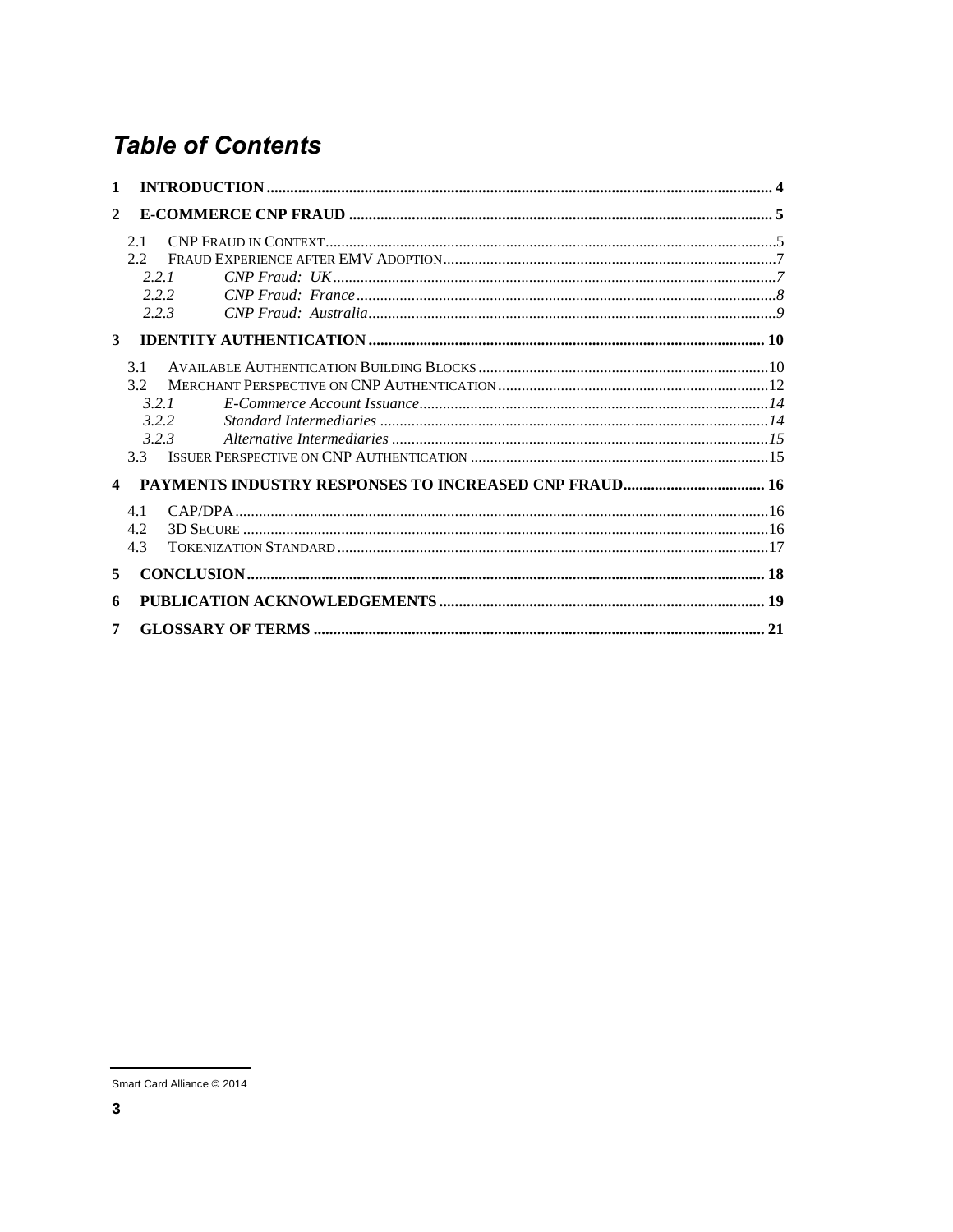# <span id="page-3-0"></span>*1 Introduction*

EMV adoption in the United States is proving to be a complex process that affects all stakeholders, requiring investment in new acceptance infrastructure, development of back-end processes to incorporate chip technology, and re-issuance of plastic card form factors, among other things. If history is any guide, however, the payments system after migration will substantially reduce fraud at the physical point-of-sale (POS).

Experience with EMV implementation in other countries indicates that one indirect consequence of EMV implementation is an increased incidence of fraud for virtual POS purchases, in what are often referred to as "card-not-present" (CNP) transactions. CNP transactions are just what the name implies: transactions in which the plastic card form factor is not presented to the merchant at the time of purchase (e.g., for purchases made on the Internet or by telephone). These are transactions that cannot be authenticated using "standard" processes used at the physical POS. CNP transactions require an alternative approach to cardholder authentication.

CNP transactions are not new. In fact, Internet and other types of e-commerce transactions are the fastest growing payments segment. But the combination of EMV adoption, which reduces opportunities for fraud at the physical POS, and growth in e-commerce is increasing transaction activity by both legitimate shoppers and fraudsters.

The industry has devised a variety of means by which to authenticate CNP transactions, and this white paper is a primer on the topic. The data and concepts described draw largely on the original work of others. The paper summarizes recent trends in e-commerce and various types of fraud. Both pre- and post-EMV implementation data from other countries is presented, substantiating the likelihood of increased CNP fraud after migration to EMV in the United States. The paper then briefly defines authentication and lists the building blocks commonly used to design authentication processes. The subject is considered from both the merchant's and the issuer's perspectives. The paper concludes with a brief discussion of historical approaches to combatting CNP fraud after losses have increased.

Smart Card Alliance © 2014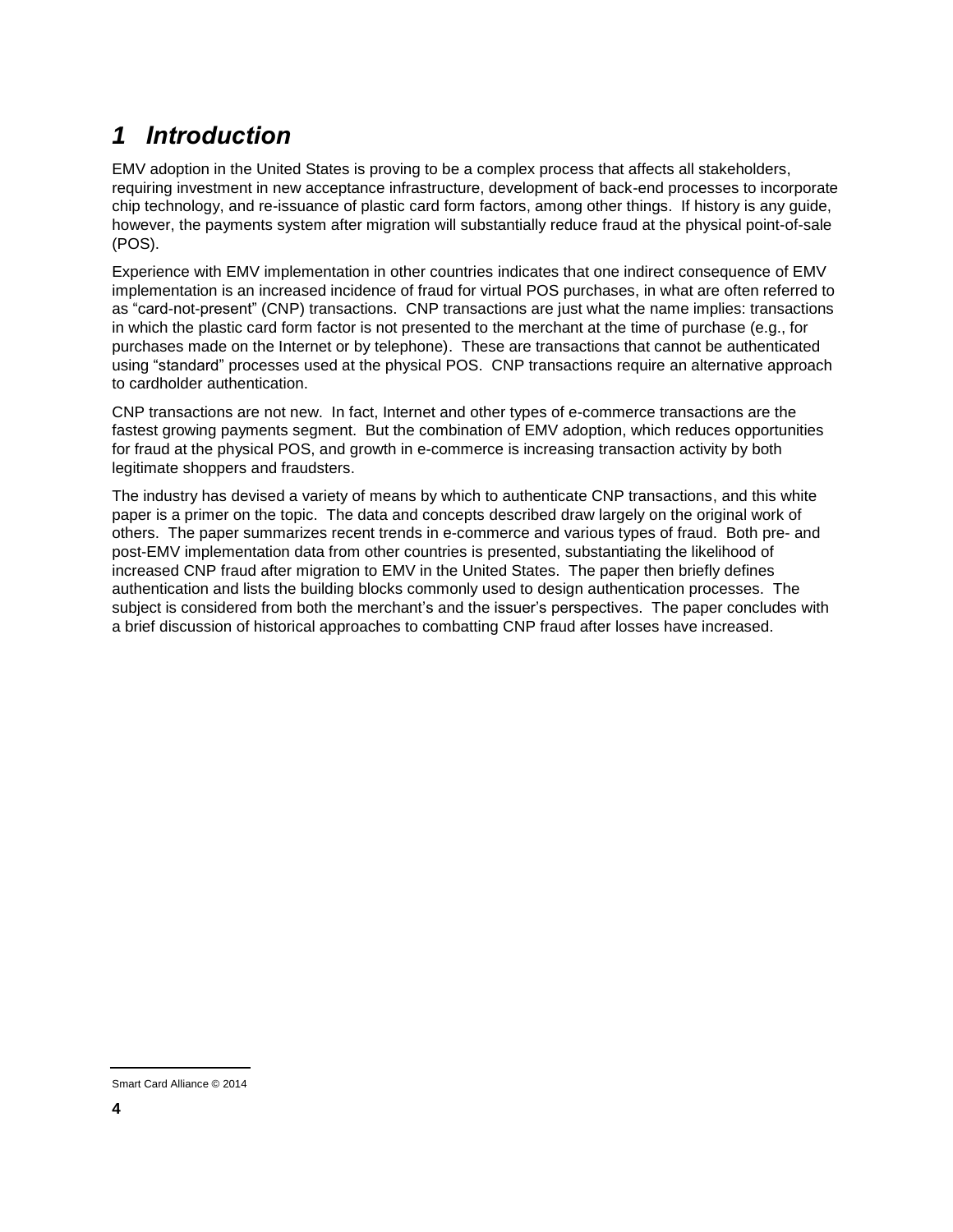# <span id="page-4-0"></span>*2 E-Commerce CNP Fraud*

There is a general consensus that e-commerce has been growing at a healthy rate and is likely to do so for some time. Consumers are growing increasingly comfortable with shopping on the Internet as businesses continue to innovate. Based on the sales estimates shown in [Table 1,](#page-4-2) over \$200 billion of additional spending could flow through CNP transactions.

|                            | 2012 | 2013 | 2014 | 2015 | 2016 | 2017 |
|----------------------------|------|------|------|------|------|------|
| Forrester Research         | 231  | 262  | 291  | 319  | 345  | 370  |
| <b>JMP Securities</b>      | 230  | 261  | 295  | 331  | 364  | 397  |
| eMarketer                  | 226  | 259  | 297  | 339  | 385  | 434  |
| <b>RBC Capital Markets</b> | 225  | 258  | 292  |      |      |      |
| Cantor Fitzgerald          | 222  | 249  | 276  | 304  | 331  |      |
| Robert W. Baird            |      | 247  | 272  | 299  | 329  |      |

<span id="page-4-2"></span>*Table 1. U.S. Retail e-Commerce Sales Estimates by Year (\$ billions)*

*Source: eMarketer, April 2013, Figure 154501* 

This growth will be a plus for the e-commerce merchant segment, but as e-commerce grows, exposure to CNP fraud will also continue to grow. As experience in other countries demonstrates, fraudsters consistently focus their efforts on e-commerce transactions once EMV is implemented at the physical POS.

### <span id="page-4-1"></span>*2.1 CNP Fraud in Context*

CNP fraud is only one category of fraud, and it currently does not account for the most losses. A 2010 report issued by Aite<sup>1</sup> summarized prevalent types of card fraud:

- **First-party fraud**, which occurs when a fraudster purports to be a legitimate cardholder or a legitimate cardholder intentionally decides not to pay off a credit card balance, leaving the card issuer with the debt.
- **CNP fraud**, which involves the unauthorized use of a credit or debit card number, the security code printed on the card (if required by the merchant), and the cardholder's address to purchase products or services in a setting in which the customer and the merchant are not interacting face-to-face, such as an e-commerce transaction or a transaction that takes place over the telephone.<sup>2</sup>
- **Counterfeit fraud**, which occurs when a fake card is created using compromised details obtained from the magnetic stripe or electronic chip in a legitimate card.
- **Lost and stolen card fraud**, which includes cards that are reported as lost or stolen by the original cardholder.
- **Mail and non-receipt fraud**, which involves intercepting legitimate cards while they are in transit from the issuer to the cardholder.

 $\overline{a}$ 

<sup>1</sup> Aite Group, *Card Fraud in the United States: The Case for Encryption,* January 2012

<sup>&</sup>lt;sup>2</sup> Accertify white paper, http://www.accertify.com/documents/Accertify%20Whitepaper\_CardNotPresentFraud.pdf.

Smart Card Alliance © 2014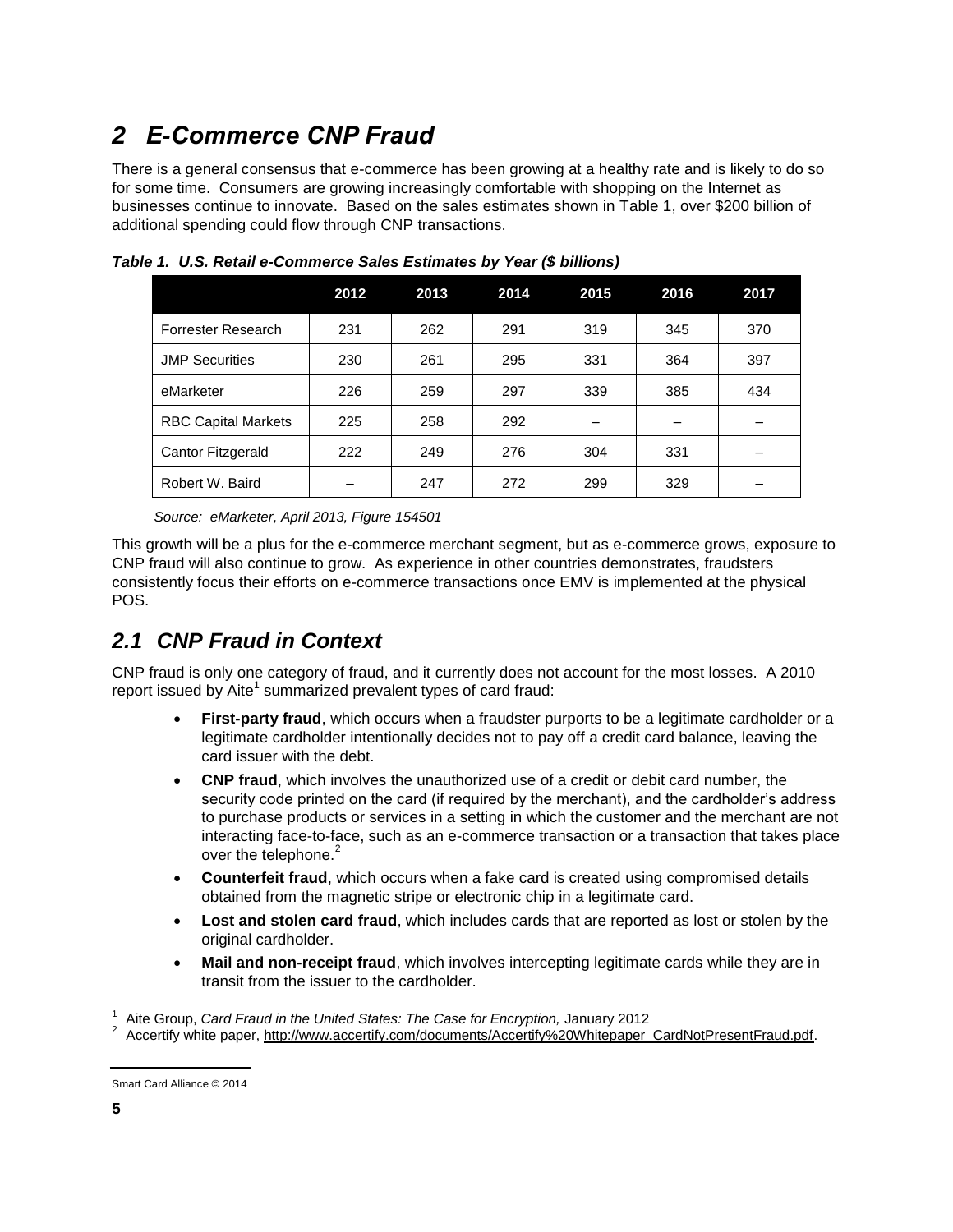**ID theft**, which occurs when a fraudulently obtained card or card details are used to open or take over an account in the name of a legitimate user.

*[Source: Aite Group](#page-5-0)*





<span id="page-5-0"></span>*Source: Aite Group*

*Figure 1. Fraud Losses by Category*

According to a 2012 report recently released by Nilson, $^3$  card fraud losses in the United States totaled over \$5.3 billion last year. Of that amount, an estimated 36 percent, or \$1.92 billion, was borne by merchants. CNP fraud represented the largest category of losses for merchants. A Cybersource report found that e-commerce fraud is equal to 0.9 percent of e-commerce revenue, a higher proportion than for other forms of commerce.<sup>4</sup> In addition, a recently issued data by FICO shows that CNP fraud is growing faster than counterfeit fraud.<sup>5</sup> Statistics from different sources may vary, but there is clearly a large—and increasingly real—potential for losses due to CNP fraud.

 $\overline{a}$ 3 *The Nilson Report*, Issue 1023

[www.cybersource.com/US/Fraud-Report](http://www.cybersource.com/US/Fraud-Report)

<sup>5</sup> [http://www.fico.com/en/Company/News/Pages/10-10-2013-FICO-Data-Shows-the-US-Credit-Card-Fraud-Incident-](http://www.fico.com/en/Company/News/Pages/10-10-2013-FICO-Data-Shows-the-US-Credit-Card-Fraud-Incident-Rate-Rose-17-Percent-Over-Two-Years.aspx)[Rate-Rose-17-Percent-Over-Two-Years.aspx](http://www.fico.com/en/Company/News/Pages/10-10-2013-FICO-Data-Shows-the-US-Credit-Card-Fraud-Incident-Rate-Rose-17-Percent-Over-Two-Years.aspx)

Smart Card Alliance © 2014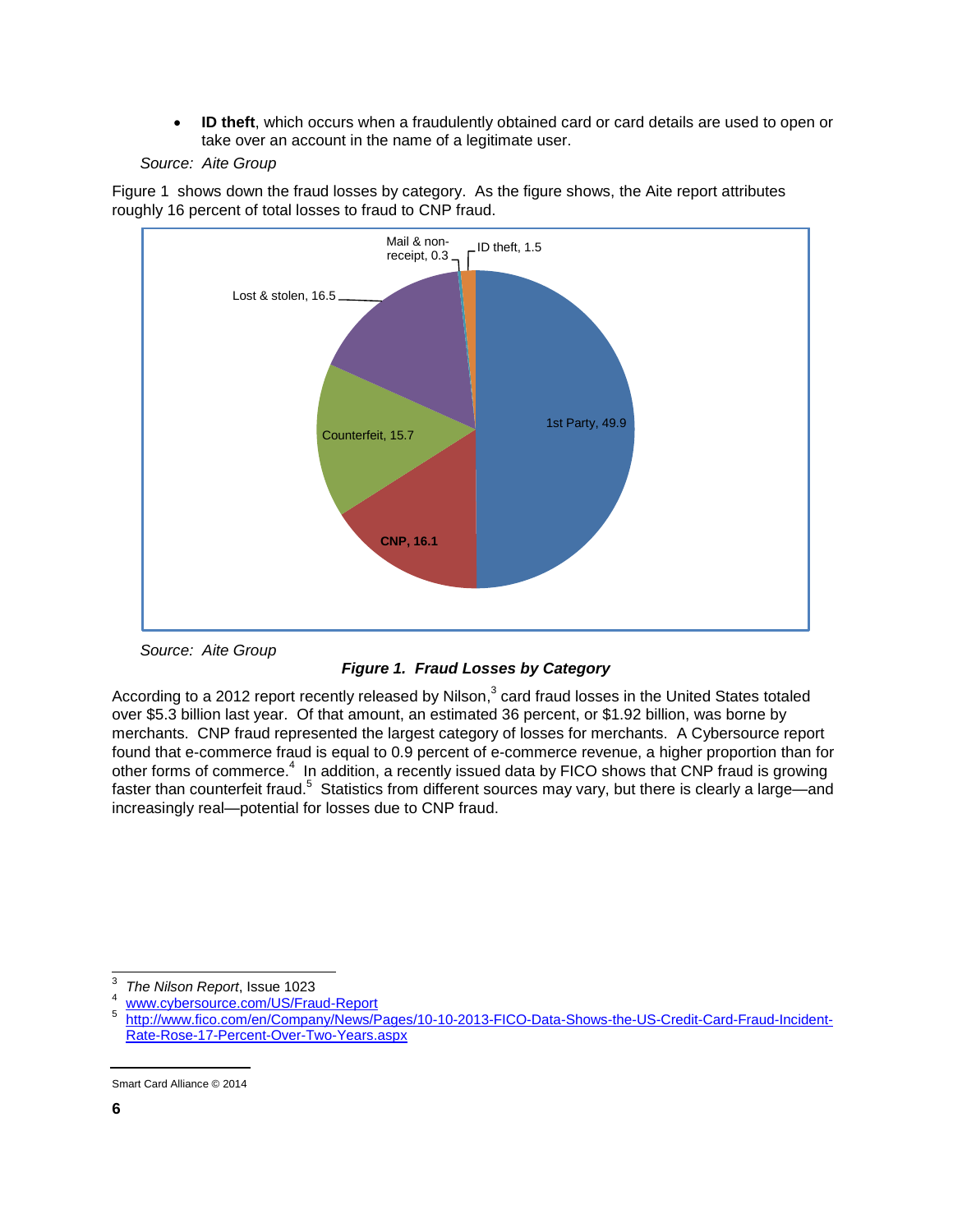### <span id="page-6-0"></span>*2.2 Fraud Experience after EMV Adoption*

Eighty countries globally are in various stages of EMV chip migration, including Canada and countries in Europe, Latin America and Asia. [Table 2](#page-6-2) summarizes EMV adoption by region as of Q4 2012.

| <b>Region</b>                           | <b>EMV Cards</b> | <b>Cardholder</b><br><b>Adoption Rate</b><br>(%) | <b>EMV Terminals</b> | <b>EMV Terminal</b><br><b>Adoption Rate</b><br>$(\%)$ |
|-----------------------------------------|------------------|--------------------------------------------------|----------------------|-------------------------------------------------------|
| Canada, Latin America, the<br>Caribbean | 401M             | 49.2%                                            | 5.6M                 | 78.5%                                                 |
| Asia Pacific                            | 372M             | 26.7%                                            | 5M                   | 50.5%                                                 |
| Africa, the Middle East                 | 50M              | 28.6%                                            | 0.6M                 | 76.7%                                                 |
| Europe Zone $1^7$                       | 755M             | 80.7%                                            | 11.7M                | 94.5%                                                 |
| Europe Zone 2 <sup>8</sup>              | 46M              | 15.5%                                            | 0.9M                 | 73.2%                                                 |
| <b>United States</b>                    |                  |                                                  |                      |                                                       |
| Total                                   | 1.62B            | 44.9%                                            | 23.8M                | 75.7%                                                 |

<span id="page-6-2"></span>*Table 2. EMV Adoption Rates by Region (2012) 6*

*Source: EMVCo. Data as of Q4 2012.*

While it is impossible to present identical data for every country, available examples indicate that CNP fraud increases after EMV is adopted. EMV adoption in the UK and France (Europe Zone 1 region in Table 2), and Australia (Asia Pacific region in Table 2) all produced the same result (to different degrees): card-not-present fraud increased as a percentage of total fraud.

### <span id="page-6-1"></span>**2.2.1 CNP Fraud: UK**

The UK Card Association has published CNP versus card-present fraud statistics covering the period from 2007–2012. $^9$  Fraud was reduced overall by £147 million, or roughly 27 percent, during this period. However, CNP fraud represents a larger percentage of total fraud (see Figure 2). While the UK adopted EMV in 2001, the liability shift did not occur until 2005.

l 6 http://www.emvco.com/documents/EMVCo\_EMV\_Deployment\_Stats.pdf

<sup>7</sup> Zone 1 countries include: Andorra, Austria, Belgium, Bulgaria, Cyprus, Czech Republic, Denmark, Estonia, Finland, France, Germany, Gibraltar, Greece, Greenland, Hungary, Iceland, Ireland, Israel, Italy, Liechtenstein, Latvia, Lithuania, Luxembourg, Malta, Netherlands, New Caledonia, Norway, Poland, Portugal, Romania, Slovak Republic, Slovenia, Spain, Sweden, Switzerland, Turkey, and UK.

<sup>8</sup> Zone 2 countries include: Albania, Armenia, Azerbaijan, Belarus, Bosnia & Herzegovina, Croatia, Georgia, Kazakhstan, Kyrgyzstan, Macedonia, Moldova, Serbia & Montenegro, Tajikistan, Turkmenistan, Russia, Ukraine, and Uzbekistan.

<sup>9</sup> http://www.theukcardsassociation.org.uk/plastic\_fraud\_figures/index.asp

Smart Card Alliance © 2014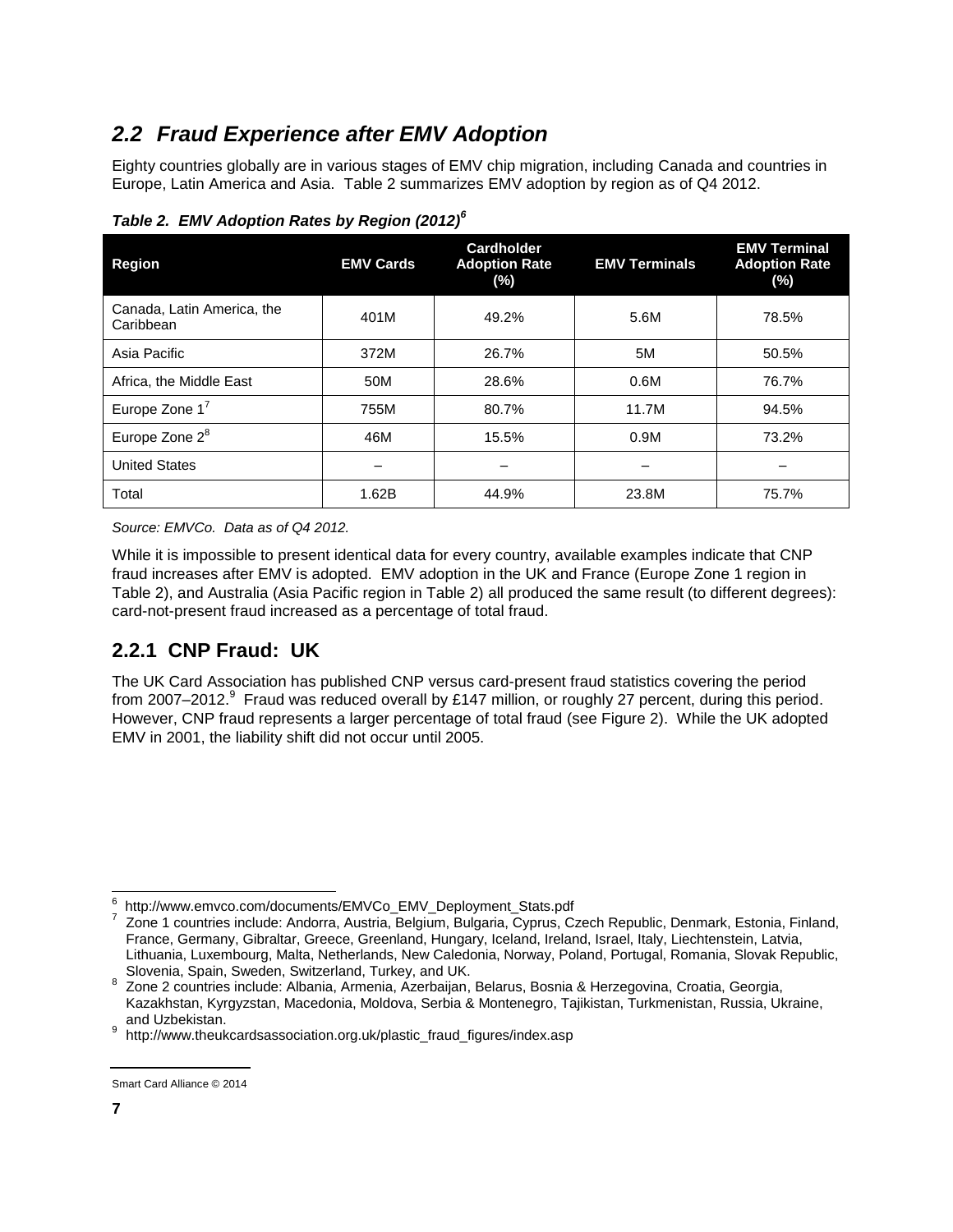

*Source: UK Card Association*

*Figure 2. CNP Fraud Amount in the UK after EMV Adoption*

#### <span id="page-7-0"></span>**2.2.2 CNP Fraud: France**

The Observatory for Payment Card Security published similar data for France covering the years 2007– 2011.<sup>10</sup> CNP fraud increased substantially [\(Figure 3\)](#page-7-1).



*Source: Observatory for Payment Card Security*

*Figure 3. CNP Fraud Amount in France after EMV Adoption*

<span id="page-7-1"></span>l

 $10$  Annual Report of the Observatory for Payment Card Security, 2011

Smart Card Alliance © 2014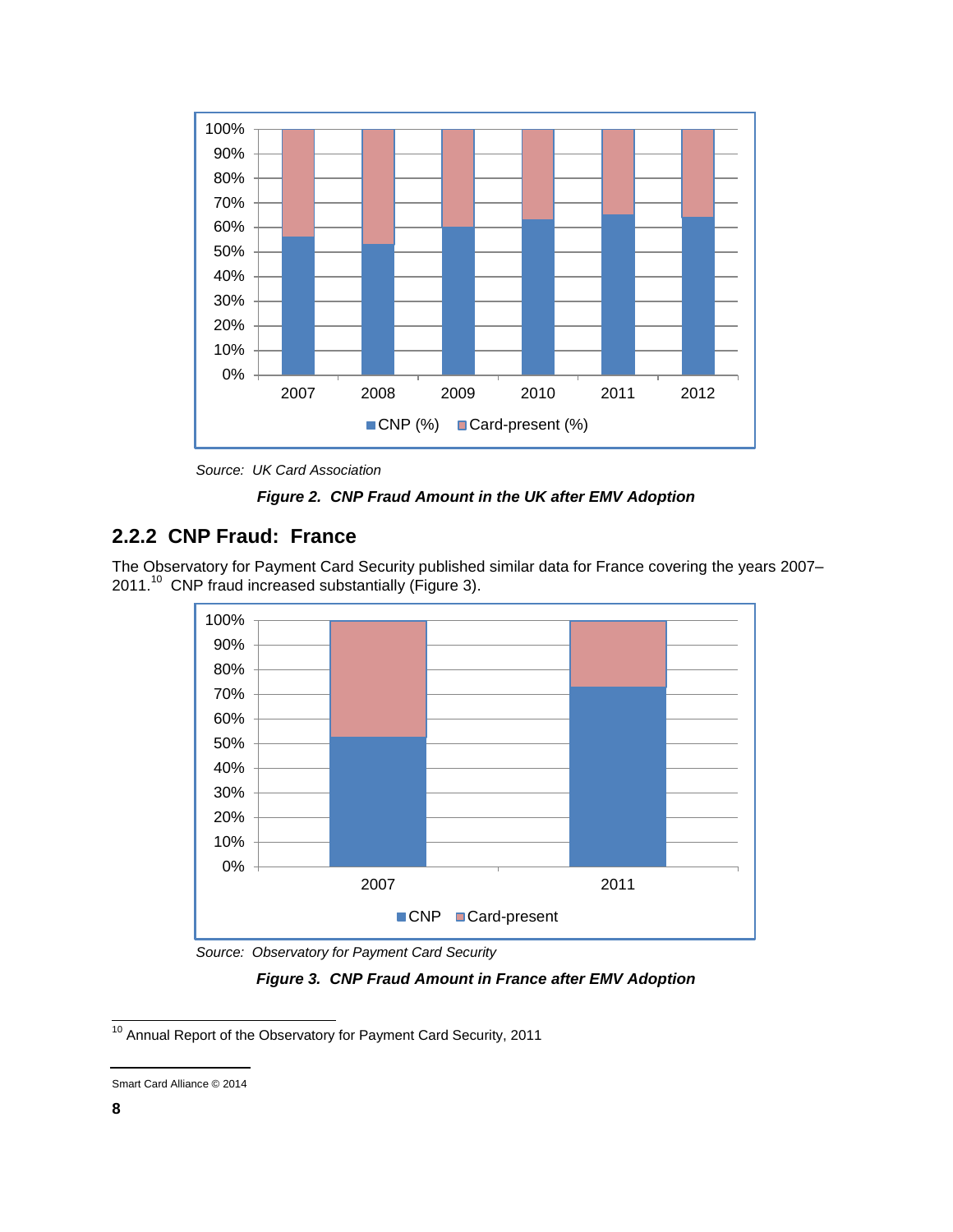#### <span id="page-8-0"></span>**2.2.3 CNP Fraud: Australia**

Data published by the Australian Payments Clearing Association confirm a similar experience in Australia. EMV migration occurred in 2008, and subsequent years saw a leveling-off and then a fall in counterfeit card fraud.<sup>11</sup> However, CNP fraud increased both in preceding and following years [\(Figure 4\)](#page-8-1).



<span id="page-8-1"></span>*Source: Australia Payments Clearing Association.*

*Figure 4. CNP Fraud Amount in Australia after EMV Adoption*

l

<sup>&</sup>lt;sup>11</sup> Original: "Payments Monitor," Australia Payments Clearing Association, Second Quarter 2011, Secondary: "Chipand-PIN: Success and Challenges in Reducing Fraud", Federal Reserve Bank of Atlanta, January 2012

Smart Card Alliance © 2014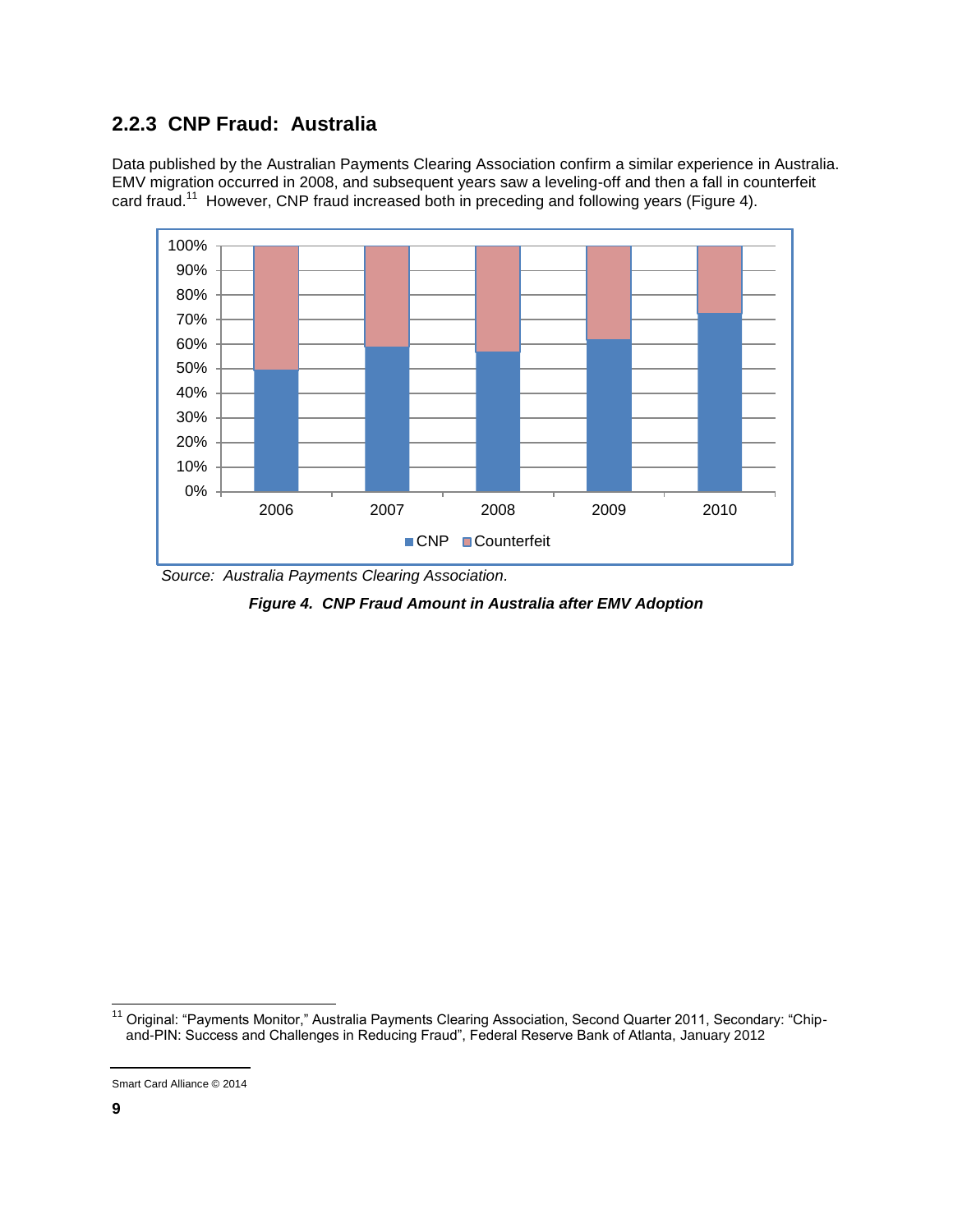# <span id="page-9-0"></span>*3 Identity Authentication*

An identity authentication process typically relies on a person providing one or more of the following, referred to as authentication factors:

- 1. Something the person has, such as a credit card, called an ownership factor.
- 2. Something the person knows, such as a PIN, called a knowledge factor.
- 3. Something the person is or does, such as a fingerprint, called an inherence factor.

Experts prefer to design authentication processes that require the presence of at least two (or ideally all three) factors (multi-factor authentication). Relying on a single factor implies extremely high confidence or tolerance for risk.

For the purposes of this discussion, identity authentication can be described as the process of ensuring that a transaction is being performed by the owner of the account that is being used for the transaction.

In a face-to-face transaction at the POS, a cardholder uses a plastic card (ownership factor) with a POS terminal reader, which transmits the necessary account information to the payment system. If prompted, the person enters a personal identification number (PIN, knowledge factor) or provides a signature, providing two-factor authentication. While CNP authentication methods are available, there are no commonly adopted authentication standards in use that are similar to the standards for authentication during face-to-face transactions; therefore, whatever the person knows deserves more scrutiny.

To mitigate CNP fraud, merchants, issuers, and cardholders must choose solutions that create an effective combination of the three factors from the available authentication building blocks.

### <span id="page-9-1"></span>*3.1 Available Authentication Building Blocks*

Authentication is achieved when the factor or factors provided by the cardholder match the factor or factors expected by the account issuer. The account issuer can be the issuer of the payment instrument (such as a credit card) or a merchant account that stores payment card information (such as an Amazon online account), among other things.

[Table 3](#page-10-0) summarizes currently available information used for CNP authentication.

Each CNP transaction type (Web, mobile, mail, telephone) includes information that can serve as an authentication factor and also offers a channel through which information the cardholder knows can be transmitted and verified. For example, Web site activity can provide the visitor's IP address (something the person has) and allow the person to input security information (something the person knows).

Smart Card Alliance © 2014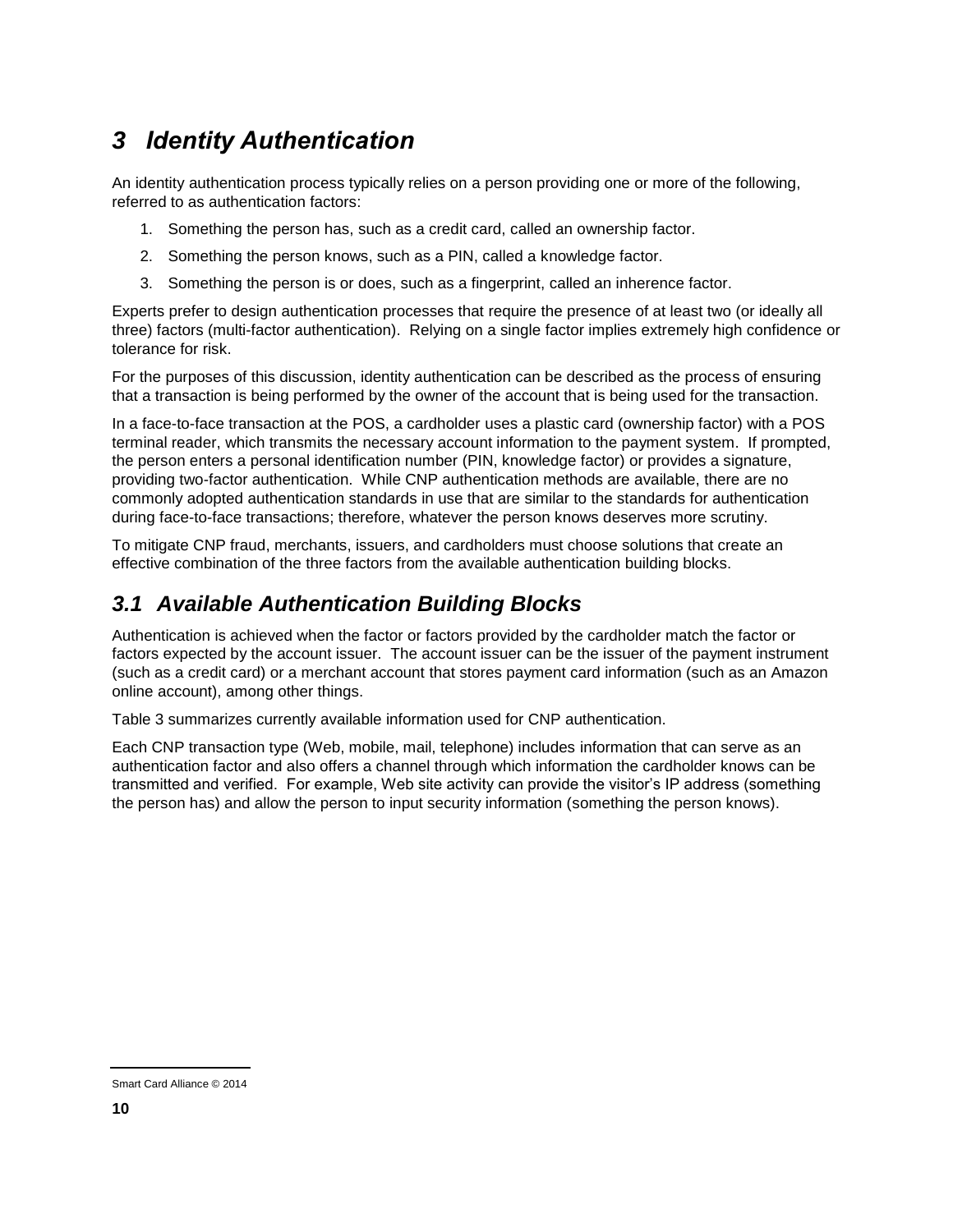| <b>Channel</b>                      | <b>Available Ownership</b><br><b>Factors</b>                                                                       | <b>Available Knowledge</b><br><b>Factors</b>                                                                                                              | <b>Available Inherence</b><br><b>Factors</b> |
|-------------------------------------|--------------------------------------------------------------------------------------------------------------------|-----------------------------------------------------------------------------------------------------------------------------------------------------------|----------------------------------------------|
| PC or Web (e-mail)                  | Chip<br>Single use account<br>number<br>IP address<br>Tokens (static)<br>Tokens (dynamic)                          | Personally identifiable<br>information<br>Passwords / PINs<br>Security questions<br>Account history<br>Account information<br>Tokens (dynamic)<br>Address |                                              |
| Mobile or tablet (e-mail or<br>SMS) | IMEI, MEID (device)<br>IMSI, CSIM (subscriber)<br>IP address<br>Application<br>Tokens (static)<br>Tokens (dynamic) | Personally identifiable<br>information<br>Passwords / PINs<br>Security questions<br>Account history<br>Account information<br>Tokens (dynamic)<br>Address |                                              |
| Mail                                |                                                                                                                    | Address<br>Post office box                                                                                                                                |                                              |
| Telephone (mobile or land)          | Tokens (static)<br>Tokens (dynamic)                                                                                | Personally identifiable<br>information<br>Passwords<br>Security questions<br>Account history<br>Account information<br>Phone number<br>Address            |                                              |

#### <span id="page-10-0"></span>*Table 3. Commercially Available Building Blocks for CNP Authentication*

Merchants accepting CNP transactions often use commercial intermediaries to mitigate the risk of CNP fraud. Intermediaries typically standardize communication between the cardholder, merchant, and issuer or analyze relevant information to determine the appropriate level of scrutiny for a transaction.

The most obvious examples of standardizing intermediaries are the major card brands. Standardizing intermediaries can also include major e-commerce merchants who outsource their authentication solutions to smaller merchants (alternative intermediaries). These solutions first create or gather unique information and acceptable responses from cardholders. Programming interfaces then allow the information to be integrated into multiple merchant Web sites; during checkout, cardholders enter the information associated with their cards regardless of the particular merchant with whom they are interacting.

The second kind of intermediary performs a risk assessment of each transaction to allow for variation in the security approach. These assessments are made without the cardholder's knowledge, by referencing a variety of sources of information, such as other recent activity on the card, browsing history (cookies), or visitation history from that IP address. These approaches are referred to as "risk scoring" and "device fingerprinting."

Understanding these building blocks and generic categories is helpful for understanding different approaches to designing effective authentication methods. [Table 4](#page-11-1) summarizes a number of example authentication methods; it is by no means comprehensive.

Smart Card Alliance © 2014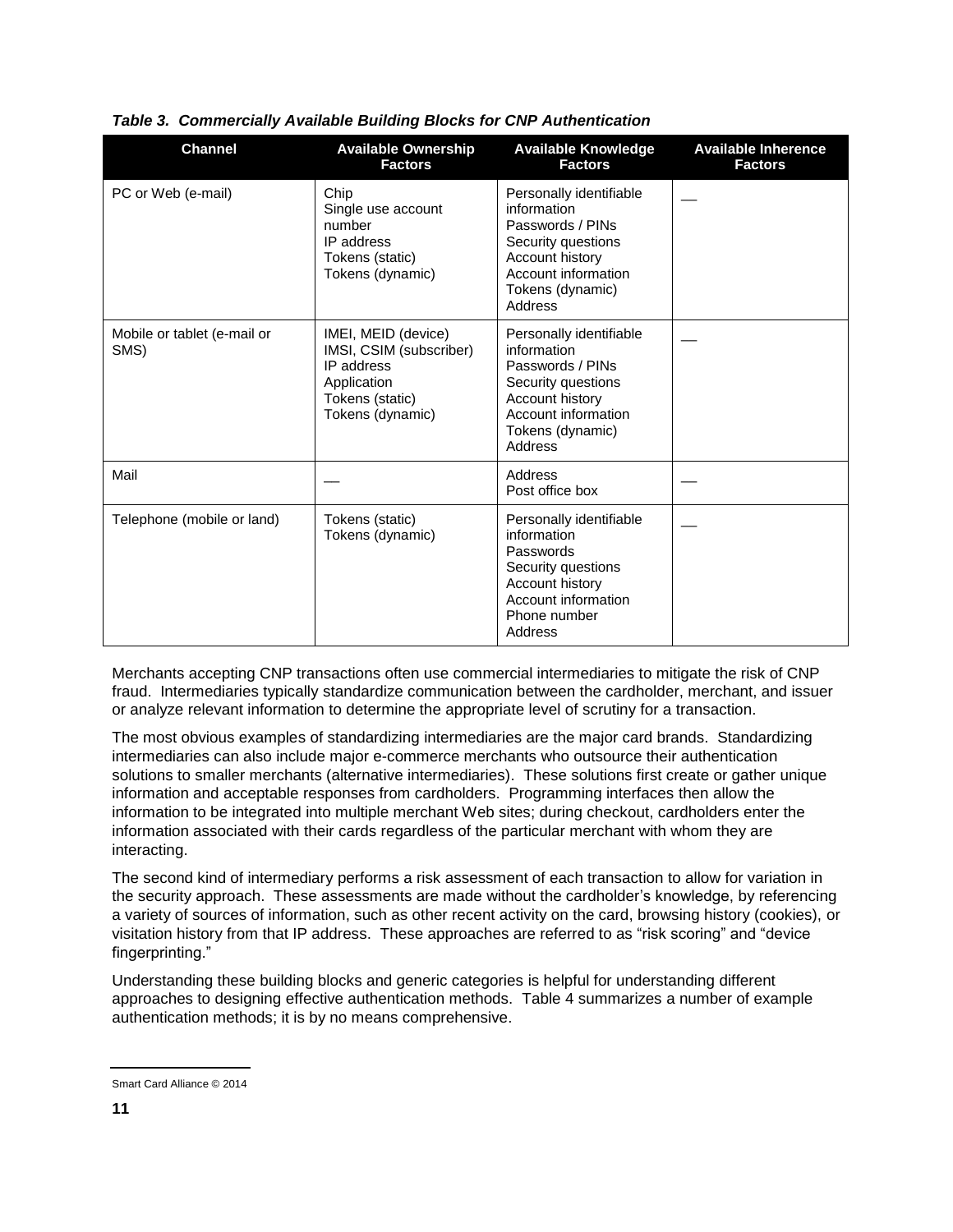| <b>Authentication Method</b>                                                          | <b>Description</b>                                                                                                                                                                                                                                                                                                                          |
|---------------------------------------------------------------------------------------|---------------------------------------------------------------------------------------------------------------------------------------------------------------------------------------------------------------------------------------------------------------------------------------------------------------------------------------------|
| Static password or PIN                                                                | Shared secret known to both the customer and the merchant. Shared secret/PIN may<br>be provided out-of-band, separate from the transaction itself.                                                                                                                                                                                          |
| Random static passwords                                                               | Typically a six-digit password that is created like other static passwords but not<br>requested in its entirety on subsequent transactions. Instead, only 3 different digits of<br>the password are requested for each purchase.                                                                                                            |
| Static knowledge-based<br>authentication                                              | One or more secret questions asked to the user to confirm the user's identity.                                                                                                                                                                                                                                                              |
| Random knowledge-based<br>authentication                                              | One or more randomly selected secret questions asked to the user to confirm the<br>user's identity.                                                                                                                                                                                                                                         |
| End-point identity                                                                    | Umbrella term that describes any of a number of methods used to identify the device<br>by which the user is accessing the service provider.                                                                                                                                                                                                 |
| One-time password using<br>hard token                                                 | One-time password generated by a USB token, smart card, or mobile phone.                                                                                                                                                                                                                                                                    |
| One-time password using<br>soft token                                                 | Digital certificate.                                                                                                                                                                                                                                                                                                                        |
| Scratch card                                                                          | Small card, often made of plastic, on which one or more areas contain information that<br>can only be revealed by scratching off an opaque covering.                                                                                                                                                                                        |
| Bingo card                                                                            | A numbered list of one-time passwords, printed on paper. For every e-commerce<br>transaction, the user is required to enter a specific password from the list.                                                                                                                                                                              |
| IVR voice verification                                                                | Consumer repeats a pre-recorded phrase or PIN to an IVR.                                                                                                                                                                                                                                                                                    |
| Chip Authentication<br>Program (CAP) with<br>personal card reader or<br>mobile device | Dynamic password generated by an EMV chip card placed into a chip authentication<br>reader and using a PIN.                                                                                                                                                                                                                                 |
| Physical biometrics                                                                   | An individual's biological characteristics.                                                                                                                                                                                                                                                                                                 |
| <b>Behavioral biometrics</b>                                                          | An individual's physical behavior patterns.                                                                                                                                                                                                                                                                                                 |
| Display card                                                                          | A token in plastic card form with a display, an on-off button, and an optional PIN pad<br>that generates a one-time password. The PIN pad allows the user to PIN-protect<br>access to the one-time password and also sign transactions. If the card is an EMV<br>chip card, it can act as both the chip authentication reader and the card. |
| Mobile device secure<br>element                                                       | A chip embedded within a mobile device that stores payment account information and<br>enables fully authenticated EMV transactions in the CNP environment. This could be<br>used to support a number of the authentication methods in this table.                                                                                           |

<span id="page-11-1"></span>*Table 4. Example Authentication Methods*

### <span id="page-11-0"></span>*3.2 Merchant Perspective on CNP Authentication*

For merchants, any of the CNP authentication approaches are technically feasible. The question is whether a particular approach is economically rational. Merchants must consider the following basic costs and advantages when evaluating CNP mitigation solutions:

Smart Card Alliance © 2014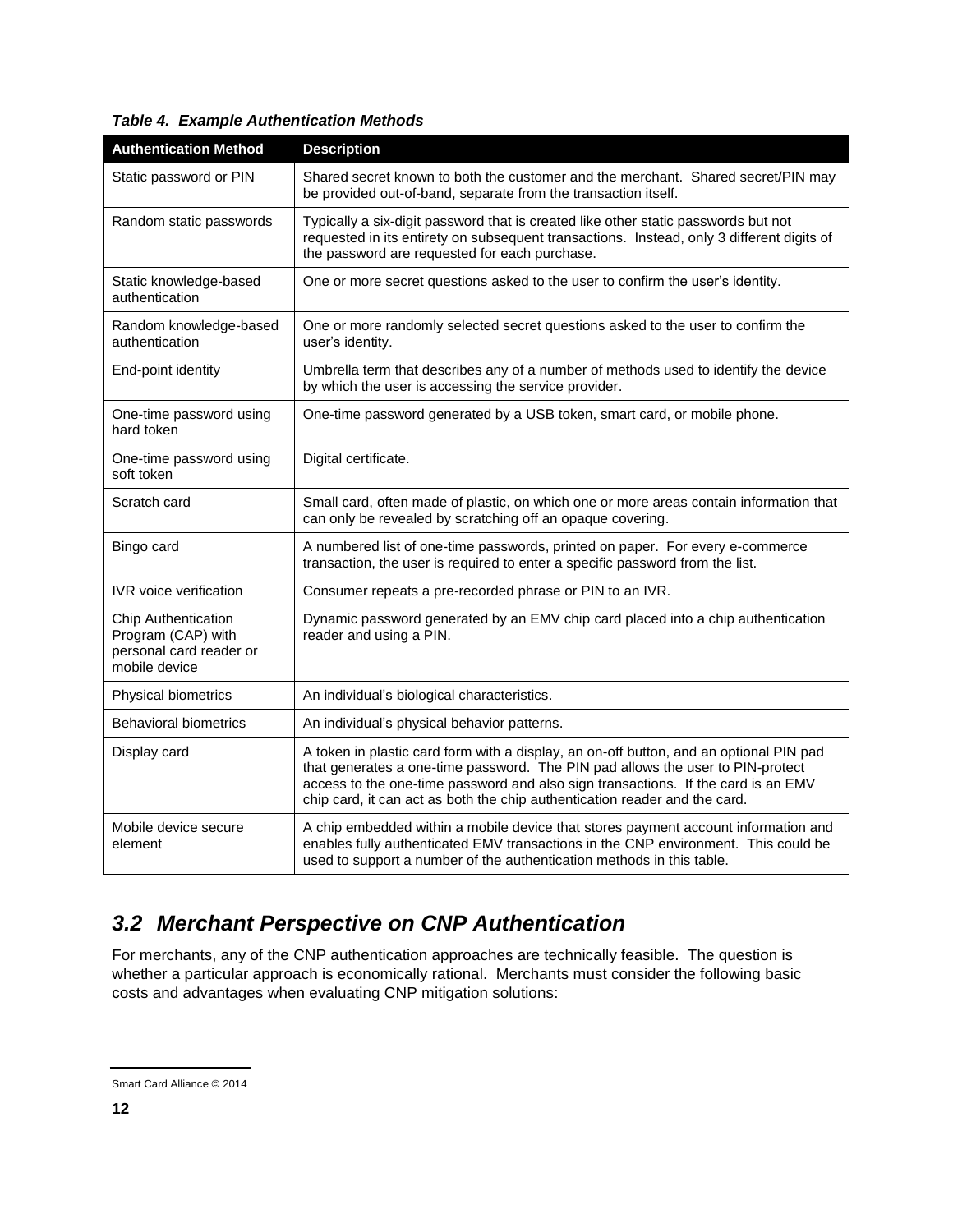| <b>Hard Costs</b>                                                          | <b>Hard Advantages</b> |
|----------------------------------------------------------------------------|------------------------|
| Required investment<br>٠<br>Ongoing maintenance/compliance of systems<br>٠ | <b>Fraud reduction</b> |
|                                                                            |                        |
| <b>Soft Costs</b>                                                          | <b>Soft Advantages</b> |

Hard costs and advantages are relatively easy to determine: how much will the solution cost to build and maintain, and how much CNP fraud will it prevent. Soft costs and advantages are more difficult to estimate.

Generally speaking, the hard considerations are more important for smaller businesses with low-traffic customer bases; soft considerations are more important for large businesses with high-traffic customer bases. Smaller merchants are likely to rely more heavily on intermediaries for CNP authentication solutions. Larger merchants typically choose to assume responsibility for creating an e-commerce account that customers use to make purchases. Large merchants can design authentication processes that work best for their businesses since CNP fraud mitigation may not be the primary consideration. This dynamic is unlikely to change with the rollout of EMV in the United States; however, it is likely that the solutions will become more robust.

Currently, e-commerce merchants take three approaches to CNP authentication (shown in Figure 5): ecommerce account issuance, use of standard intermediaries, and use of alternative intermediaries.



*Figure 5. Logical Authentication Facilitation by Business Type and Traffic Volume*

Smart Card Alliance © 2014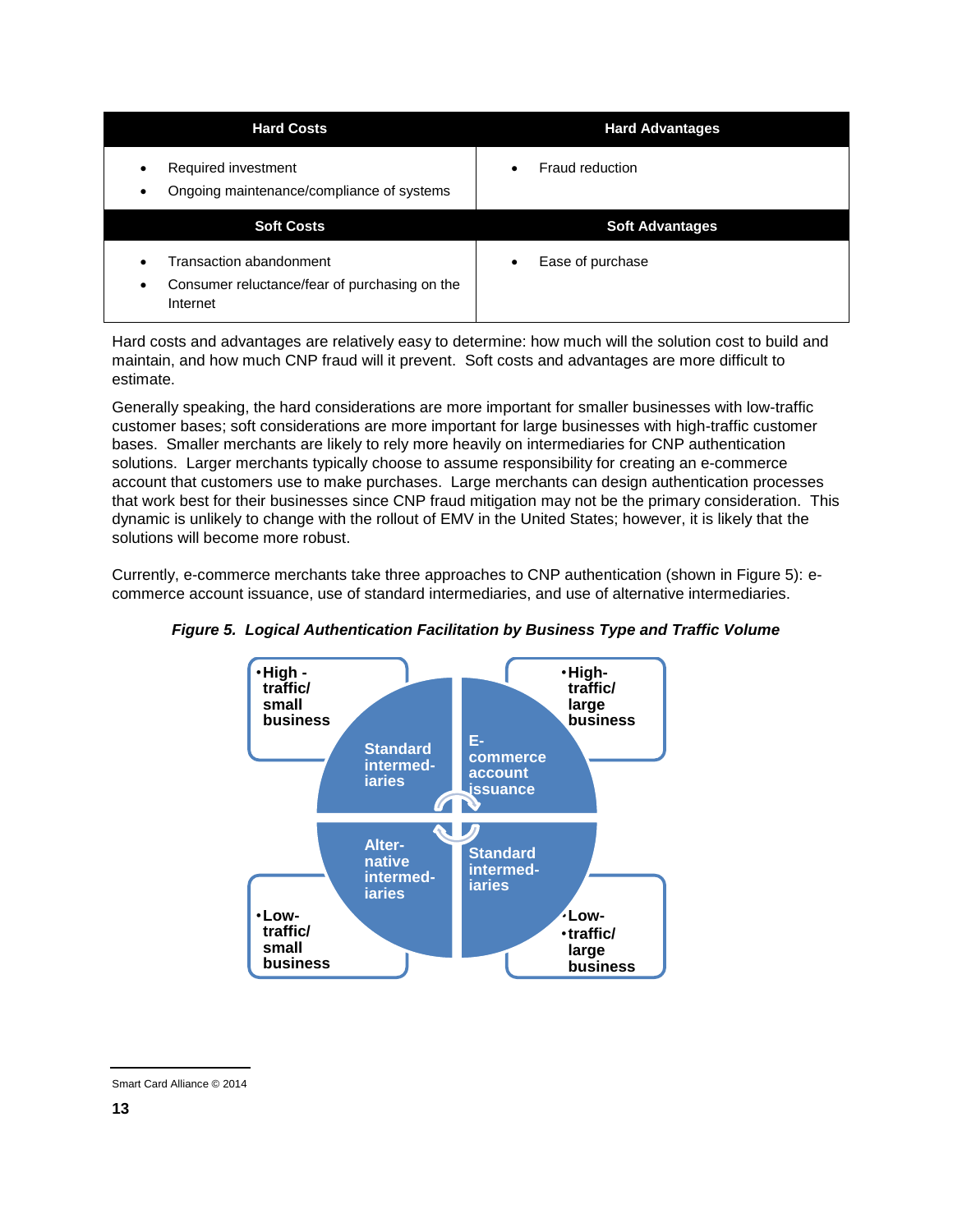#### <span id="page-13-0"></span>**3.2.1 E-Commerce Account Issuance**

Large, high-traffic businesses typically choose to establish a unique e-commerce account for customers. There are many reasons for this, one of which is that it facilitates customer authentication. For example, one approach, which employs a variety of authentication methods, is as follows.

- 1. The customer initiates the account establishment process by providing a username, password, email address, and telephone number.
- 2. To verify that the customer's information is valid, the merchant may send a dynamic token to the customer over e-mail or SMS, along with instructions for completing account establishment.
- 3. Once the customer uses the token to verify the information, security questions, shipping information, cardholder information, and billing information are gathered
- 4. The account is established.

In this example, to perform transactions, customers log on to their accounts using their usernames and passwords and make purchases using their stored information. If the merchant detects that a customer is accessing the Web site from a different IP address, the customer may be asked to enter responses to the previously established security questions. If a customer forgets a username, password, or the responses to the security questions, the e-mail address or telephone number provided previously may be used to repeat the tokenized process of re-activating the account.

It is also important to note that merchants must ensure that they comply with Payment Card Industry Data Security Standards (PCI DSS)<sup>12</sup> irrespective of how their system is configured or the level of outsourcing/intermediaries used.

#### <span id="page-13-1"></span>**3.2.2 Standard Intermediaries**

Smaller businesses or businesses with lower-traffic customer bases often rely more heavily on intermediaries to facilitate cardholder authentication. In these instances, cardholder information is not stored but rather re-entered each time a purchase is made.

One fairly ubiquitous approach is to require the customer to enter information associated with the card that is not stored in the magnetic stripe, most commonly a static token (number) on the front or back of the card or the billing information associated with the card (in order to use the Address Verification Service (AVS)). Because this information can be verified at the back end but is not contained in the magnetic stripe, using it mitigates mass fraud, in the event that there is a massive breach of cardholder information. These approaches do not, however, prevent fraudulent activity when a card has been stolen. The information is equally available to someone in possession of a stolen card.

Another, less prevalent approach is very similar to e-commerce account issuance at the merchant level (described in the previous section): creation of an online account that is portable from merchant to merchant. The cardholder stores a username, password, security question responses, and similar information with the card issuer. The card brand provides the merchant with programming interfaces so that this information can be verified at the back end during checkout. This approach is less common because it is more difficult to coordinate—merchants must enable it, issuers must participate, and cardholders must sign up.

l  $12$  See additional information on PCI DSS on the PCI Security Standards Council web site at: https://www.pcisecuritystandards.org/

Smart Card Alliance © 2014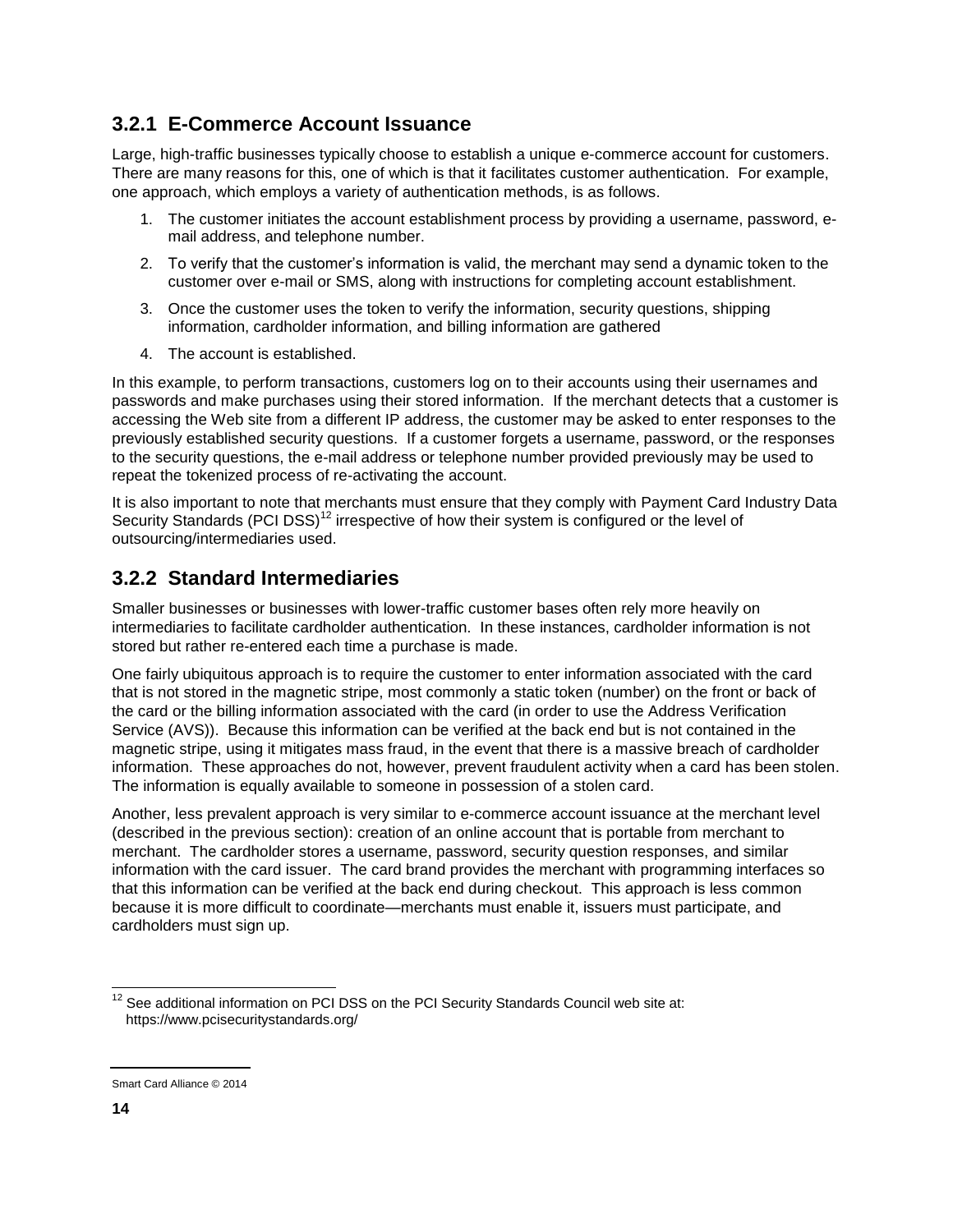Finally, card brands and payment gateways are developing a new approach in which transactions are assessed for fraud risk by analyzing a variety of proprietary data sources and using sophisticated fraud management techniques. Merchants can set strategies for authentication based on assessment scores.

#### <span id="page-14-0"></span>**3.2.3 Alternative Intermediaries**

Alternative intermediaries provide small businesses with authentication capabilities identical to those enjoyed by large businesses that issue unique accounts. For example, PayPal is an alternative intermediary, providing an account that cardholders can use at a variety of merchants. Usernames, passwords, security questions, and additional information are stored by PayPal. Merchants are provided with appropriate programming interfaces, and the information is verified at the back end.

### <span id="page-14-1"></span>*3.3 Issuer Perspective on CNP Authentication*

If authentication is verifying that your customer *is* your customer, issuers must start seeing CNP transactions in those terms. Because merchants currently bear the costs of CNP fraud, issuers have done relatively little to combat it. For a variety of compelling businesses reasons, merchants—especially large ones—have made cardholders *their* customers, a byproduct of which is more control over fraud mitigation.

Standardized checkout procedures are valuable to cardholders. Remembering a multitude of usernames, passwords, PINs, and answers to security questions can be quite cumbersome. Card brands currently offer portable methods of authentication that work at a wide variety of merchants. Issuer participation is crucial if small and medium-sized merchants are to be convinced to incorporate these procedures into their checkout processes, but the processes must be designed to assuage merchant concerns over purchase abandonment.

Even though current CNP rules leave merchants liable for fraud, some issuers have long realized that combating CNP fraud would not only help restore consumer trust in e-commerce but could also avoid costly mass card reissuance if cardholder data are compromised. Issuers must consider the following basic costs and advantages when evaluating CNP mitigation solutions:

| <b>Hard Costs</b>                                                                                                                                                         | <b>Hard Advantages</b>                                                    |
|---------------------------------------------------------------------------------------------------------------------------------------------------------------------------|---------------------------------------------------------------------------|
| Required investment<br>$\bullet$<br>Ongoing maintenance/compliance of systems<br>Cost of mass reissuance in case of suspicions<br>of data breach                          | Fraud reduction<br>$\bullet$                                              |
| <b>Soft Costs</b>                                                                                                                                                         | <b>Soft Advantages</b>                                                    |
| Interchange loss because of transaction<br>$\bullet$<br>abandonment<br>Interchange loss because of consumer<br>$\bullet$<br>reluctance/fear of purchasing on the Internet | Ease of purchase<br>$\bullet$<br>Brand or relationship reinforcement<br>٠ |

Smart Card Alliance © 2014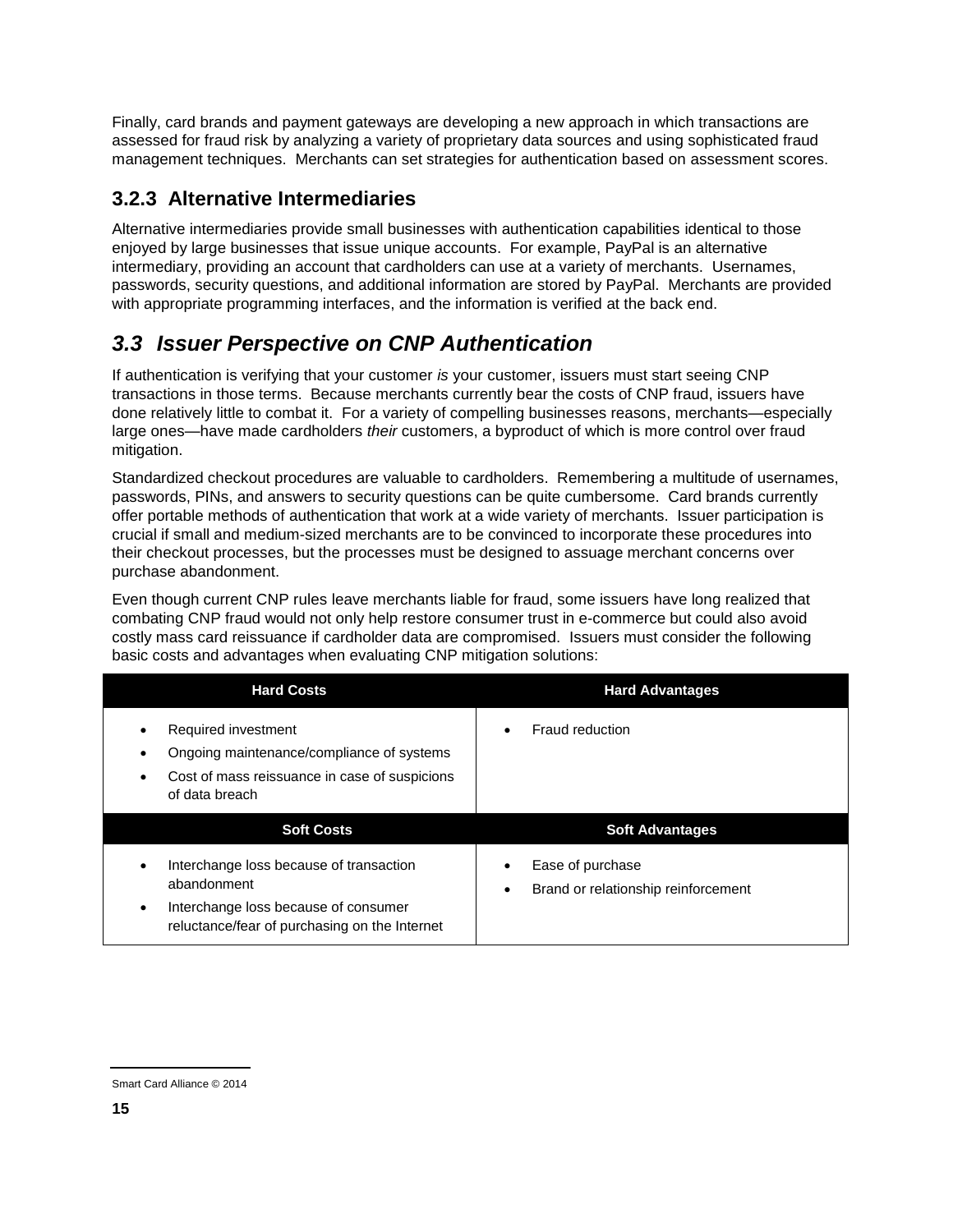# <span id="page-15-0"></span>*4 Payments Industry Responses to Increased CNP Fraud*

While many different commercial solutions are used by e-commerce merchants to mitigate CNP fraud, the payments industry has implemented or announced three industry-wide approaches:

- Chip Authentication Program (CAP)/Dynamic Passcode Authentication (DPA)
- 3D Secure
- Tokenization

### <span id="page-15-1"></span>*4.1 CAP/DPA*

In order to address concerns about secure authentication for e-commerce transactions, the industry, led by the global payment networks, launched an initiative to leverage EMV deployments for dual factor authentication. This initiative is known as Chip Authentication Program (CAP) for MasterCard and Dynamic Passcode Authentication (DPA) for Visa. It uses the microprocessor and payment applications to generate a readable cryptogram similar to the one created by an EMV chip card that can validate that the user has an authentic card and knows the correct PIN, providing two-factor authentication that could in theory be used for traditional CNP transactions. These programs were launched in Sweden and the UK, with limited success.

The implementation requires both hardware (a secure reader for the cardholder) and system integration (for merchants and issuers). The required back-end updates and system integration meant that the deployments had practically no impact on most merchants with established Internet or telephone-based e-commerce services, and implementations were limited to financial institution Web sites (for e-banking).

CAP/DPA is used primarily as a strong authentication mechanism, which means that the one-time password is used to log into the e-banking Web site, thereby facilitating incremental services that require this strong authentication.

CAP/DPA is used in conjunction with MasterCard SecureCode and Verified by VISA to provide stronger authentication for e-commerce sites, which helps reduce CNP fraud. CAP/DPA can be used in various form factors – the traditional reader, a display card, and potentially a smart phone, so it remains a viable alternative for strong authentication in the e-commerce space.

### <span id="page-15-2"></span>*4.2 3D Secure*

Another CNP fraud tool supported by the payments networks is 3D Secure (which is a standardized protocol). (In the UK, CNP fraud leveled off as the use of 3D Secure increased.) Based on issuer preference and level of risk of the transaction, 3D Secure may require that a cardholder enter a static or one-time password (known also to the issuer or issuer processor), or may proceed with no additional authentication. Generally, 3D Secure has been more successful than CAP/DPA because investment and integration costs are lower and its impact on purchase abandonment rates and fraud prevention has proven attractive to merchants.

Smart Card Alliance © 2014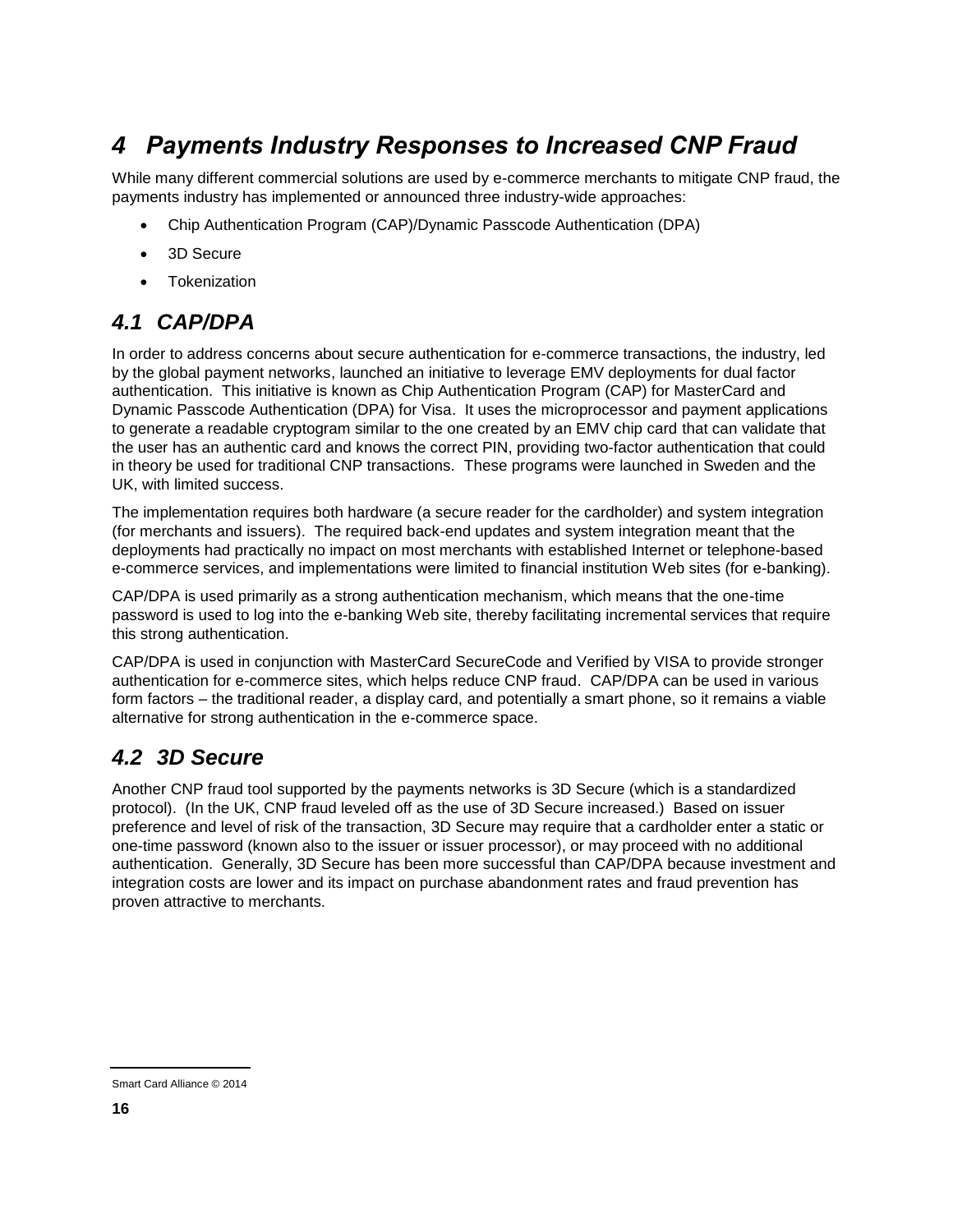### <span id="page-16-0"></span>*4.3 Tokenization Standard*

In October 2013, three major card brands introduced a proposed framework for a new global standard for tokenization to make e-commerce and mobile transactions more secure.<sup>13</sup> Using this approach, the traditional consumer account number would be replaced with a digital payment "token" for e-commerce and mobile transactions. This approach would add a token requestor and token provider to the traditional payments data flow. The token would be used in the transaction, with consumers no longer being required to enter actual account numbers.

l

<sup>&</sup>lt;sup>13</sup> https://newsroom.mastercard.com/press-releases/mastercard-visa-and-american-express-propose-new-globalstandard-to-make-online-and-mobile-shopping-simpler-and-safer/

Smart Card Alliance © 2014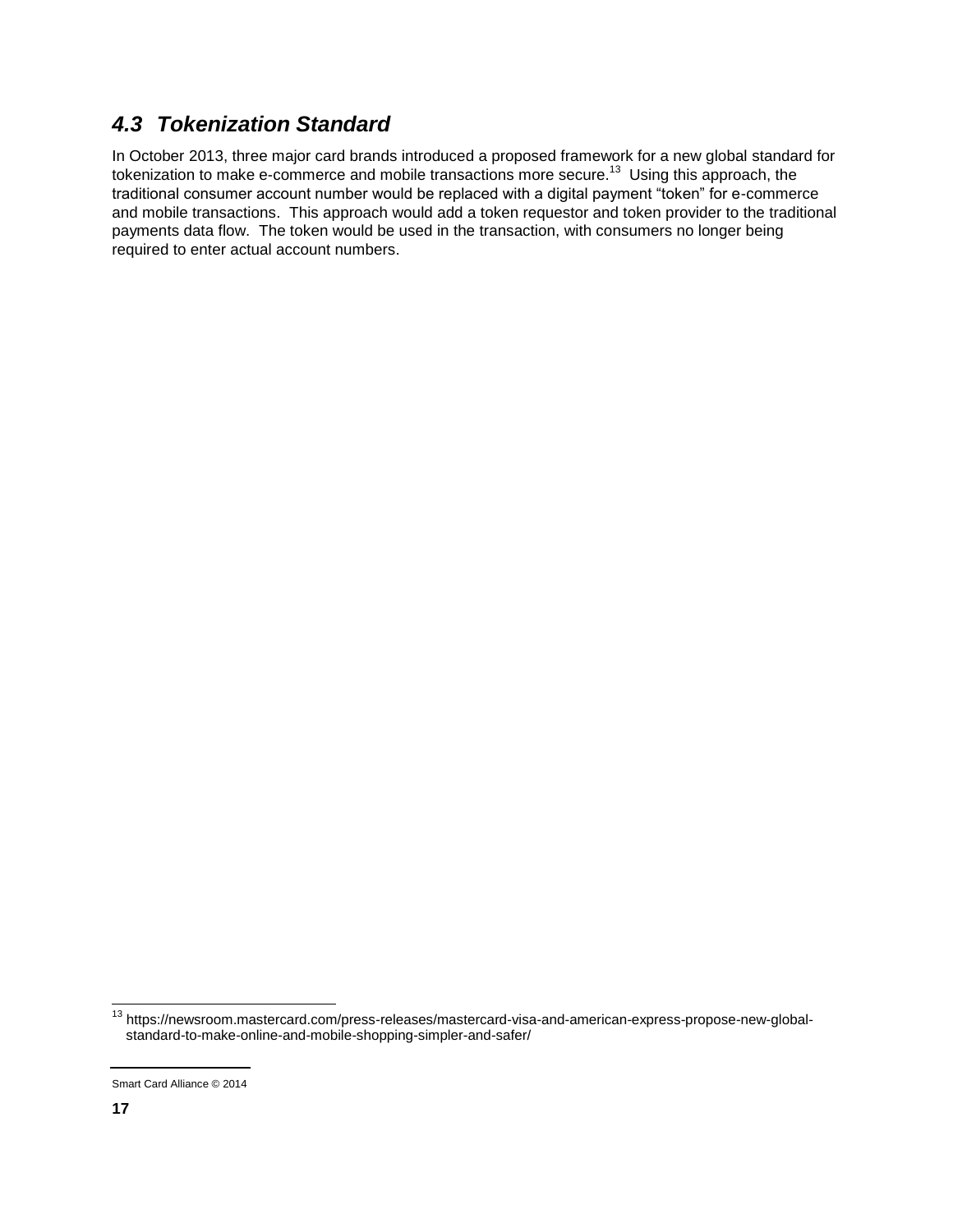# <span id="page-17-0"></span>*5 Conclusion*

The implementation of EMV in the United States presents a number of challenges. However, overcoming these challenges and completing a successful rollout will substantially reduce counterfeit card fraud at the POS. An indirect but predictable consequence, however, is that the incidence of fraudulent CNP transactions will probably increase. A number of countries that have adopted EMV have seen increases in CNP fraud. For the United States, the problem is potentially exacerbated by the increasing amount of e-commerce transactions, as opposed to traditional face-to-face commerce.

Mitigating this increase in CNP fraud requires devising and implementing solutions for authenticating customers in CNP scenarios. There are a variety of different solutions currently in the marketplace; most rely on the use of a common set of authentication building blocks to get the job done. To date, merchants have chosen which solution to implement because they have assumed the risk of losses due to fraud and abandoned purchases. The approach taken by merchants varies by merchant size and visitation profile.

Because issuers have not been liable for CNP fraud, it is understandable that their role in preventing it has been fairly limited. Issuers can choose to participate in emerging processes for standardizing CNP authentication across merchants. Doing so will provide consumers with a more trouble-free experience when shopping virtually.

Past efforts to combatting CNP fraud on an industry level have met with mixed results. Approaches that required relatively less investment and appeared not to affect purchase abandonment rates achieved greater adoption rates, especially as supporting technologies and implementations have improved. The increased adoption of risk-based approaches and implementations using dynamic tokens has served to increase the adoption of 3D Secure.

As EMV migration proceeds, it is critical for the U.S. payments industry to take proactive steps to assist with mitigating the potential increase in CNP fraud. Identifying best practices strategies for merchants, evaluating industry-wide approaches that deal with risk at the payments system level, and engaging issuers in the fraud mitigation process are critical. Important factors for success will be not only effectiveness in reducing CNP fraud, but also ease of merchant implementation and customer ease of use.

Smart Card Alliance © 2014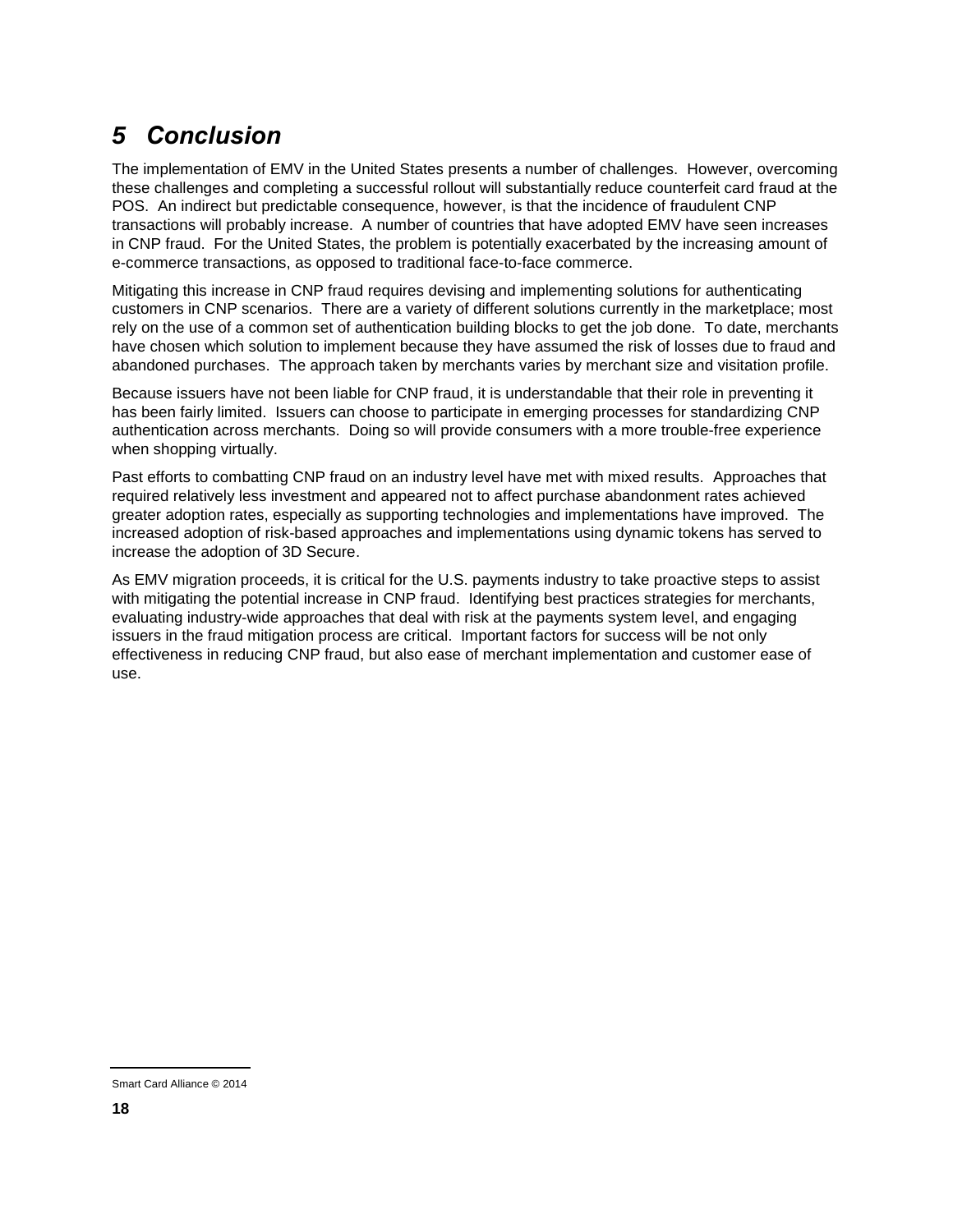# <span id="page-18-0"></span>*6 Publication Acknowledgements*

This white paper was developed by the Smart Card Alliance Payments Council to educate payment industry stakeholders about the impact of and need to further address card-not-present fraud in conjunction with migration to EMV in the U.S.

Publication of this document by the Smart Card Alliance does not imply the endorsement of any of the member organizations of the Alliance.

The Smart Card Alliance wishes to thank the Payments Council members for their contributions. Participants involved in the development of this white paper included: ABnote; Capgemini; CH2M HILL; Chase; CPI Card Group; First Data Corporation; Gemalto; Giesecke & Devrient; Heartland Payment Systems; INSIDE Secure; MasterCard; NXP Semiconductors; Oberthur Technologies; SHAZAM; TSYS; Vantiv; Visa Inc.

The Smart Card Alliance thanks **Ryan Barnes**, TSYS, for leading the project and the following Council members who wrote content and participated in the project team for this document:

- **Philip Andreae**, Oberthur Technologies **Allen Friedman**, TSYS
- 
- 
- 
- **Jose Correa**, NXP Semiconductors
- 
- **Ryan Barnes**, TSYS **Sarah Hartman**, TSYS
- **Deborah Baxley**, Capgemini **Cathy Medich**, Smart Card Alliance
- **Philippe Benitez**, Gemalto **<b>Astrid Wang-Reboud**, Gemalto

Payments Council members who participated in the review of the white paper included:

- **Philip Andreae**, Oberthur Technologies  **Geoff Keast**, ABnote
- **Steve Arebalo**, INSIDE Secure **James Lock**, Chase
- 
- 
- 
- 
- **Ben Dominguez**, Visa Inc. **1998 1998 1998 1998 1998 1998 1999 10**
- 
- **Allen Friedman**, TSYS  **Paul Simon**, Chase
- **Benoit Guez**, CPI Card Group **abuse 2018 b** Brian Stein, CH2M Hill
- 
- 
- **Jack Jania**, Gemalto
- 
- 
- **Ryan Barnes**, TSYS **Christine Lopez**, Vantiv
- **Deborah Baxley**, Capgemini **Oliver Manahan**, MasterCard
- **Philippe Benitez**, Gemalto **Cathy Medich**, Smart Card Alliance
- **Jose Correa**, NXP Semiconductors **<b>Bill Norwood**, Heartland Payment Systems
	-
- **Terry Dooley**, SHAZAM **1998 12 CONTACT 4 Matthew Radcliffe**, CPI Card Group
	-
	-
- **Sarah Hartman**, TSYS **Sree Swaminathan**, First Data
- **Ron Hempel**, Chase *Astrid Wang-Reboud, Gemalto*  **Astrid Wang-Reboud**, Gemalto

### **Trademark Notice**

All registered trademarks, trademarks, or service marks are the property of their respective owners.

# **About the Smart Card Alliance Payments Council**

The Smart Card Alliance Payments Council focuses on facilitating the adoption of chip-enabled payments and payment applications in the U.S. through education programs for consumers, merchants, issuers, acquirers/processors, government regulators, mobile telecommunications providers and payments service providers. The group is bringing together payments industry stakeholders, including payments industry leaders, merchants and suppliers, and is working on projects related to implementing EMV, contactless payments, NFC-enabled payments and applications, mobile payments, and chip-enabled e-

Smart Card Alliance © 2014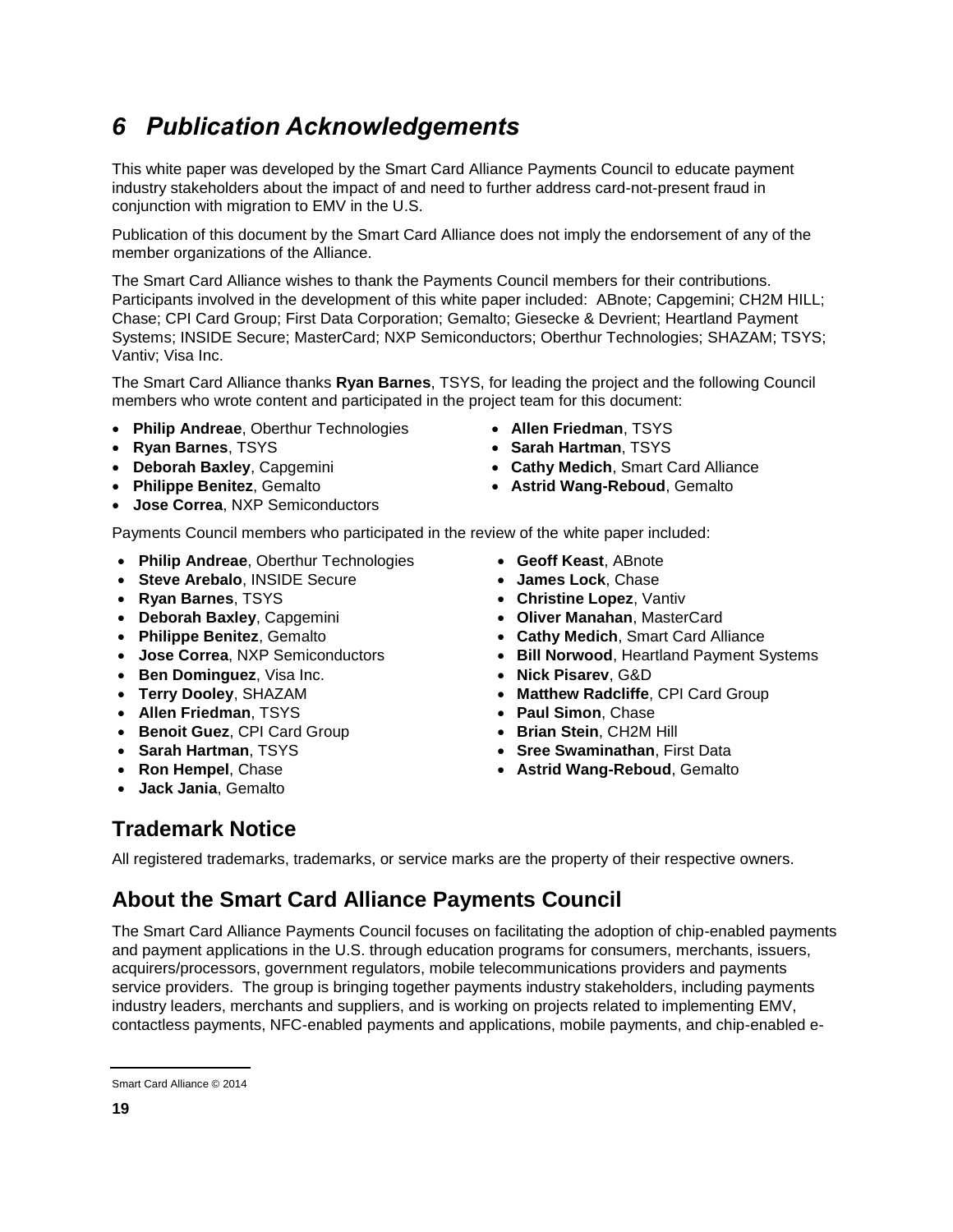commerce. The Council's primary goal is to inform and educate the market about the value of chipenabled payments in improving the security of the payments infrastructure and in enhancing the value of payments and payment-related applications for industry stakeholders. Council participation is open to any Smart Card Alliance member who wishes to contribute to the Council projects.

Smart Card Alliance © 2014